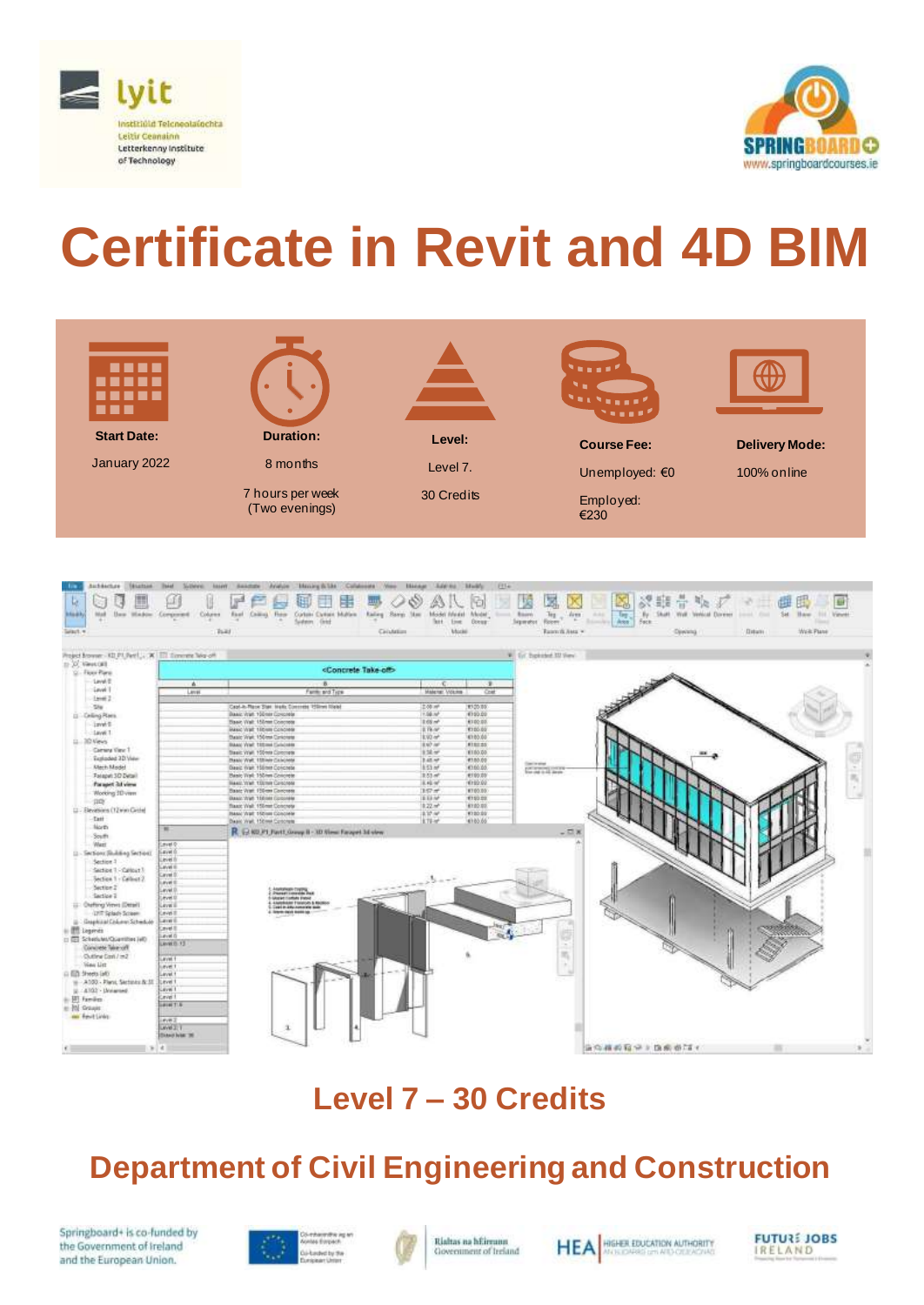#### **Programme Overview**

The proliferation of BIM (Building Information Modelling) in the worldwide context means that Irish companies are striving to invest in the associated software and training. There is a demand for construction and engin eering professionals with the acquired transferable and technical skills to take up the role of BIM operator or manager in the changed environment. The course focuses on practical skills in the use of current industry standard software applications, aiming to provide learners with the digital skills required in a BIM managed environment. The interactivity on future sites will require upskilled levels of ICTfrom those involved. Site management, procurement, administration, financial acumen and communication will absolutely require these rudimentary skills from employers. Marrying the ICT skills with maturity and experience will result in more employable candidates as the industry re-aligns itself. In the core modules, BIM with Revit and BIM for VDC (Virtual Design and Construction), the skills required for the workplace of the future are embeddedby real-world project-based assignments.

The Building Energy Performance module links with the BIM modules to enable the learners to develop strategies for developing low energy to zero carbon buildings. Personal and Professional Development Skills module encourages the learner to reflect on their learning and develop enhanced learning and employability skills; Learners will be required to write a reflective log detailing their employment journey to date and their employment aspirations matched with their values and skills. The combined effect of the development of all of the above skills will strongly prepare learners for the workplace of the future; enabling collaboration, employability skills and research skills as well as life-long learning. The requirement for learners to consider their work (experience) in relation to professional competences will strongly support their ability to contribute and benefit from the workplaces of the future, to maximum effect.





#### **Is There a Demand for Graduates with These Skills?**

The BIM (Building Information Modelling) Roadmap was rolled out in Ireland in 2017, encouraging industry to embrace the BIM authorising tool Revit (Architecture, Structural and MEP), a standard software used worldwide. Graduates of the course are poised to take on BIM Management roles and lead the roll out of BIM nationally.





The introduction of BIM and the application of new computerised software for energy efficiency and other aspects of engineering design have led to an increasingly digital construction environment where there are opportunities for those who upskill accordingly.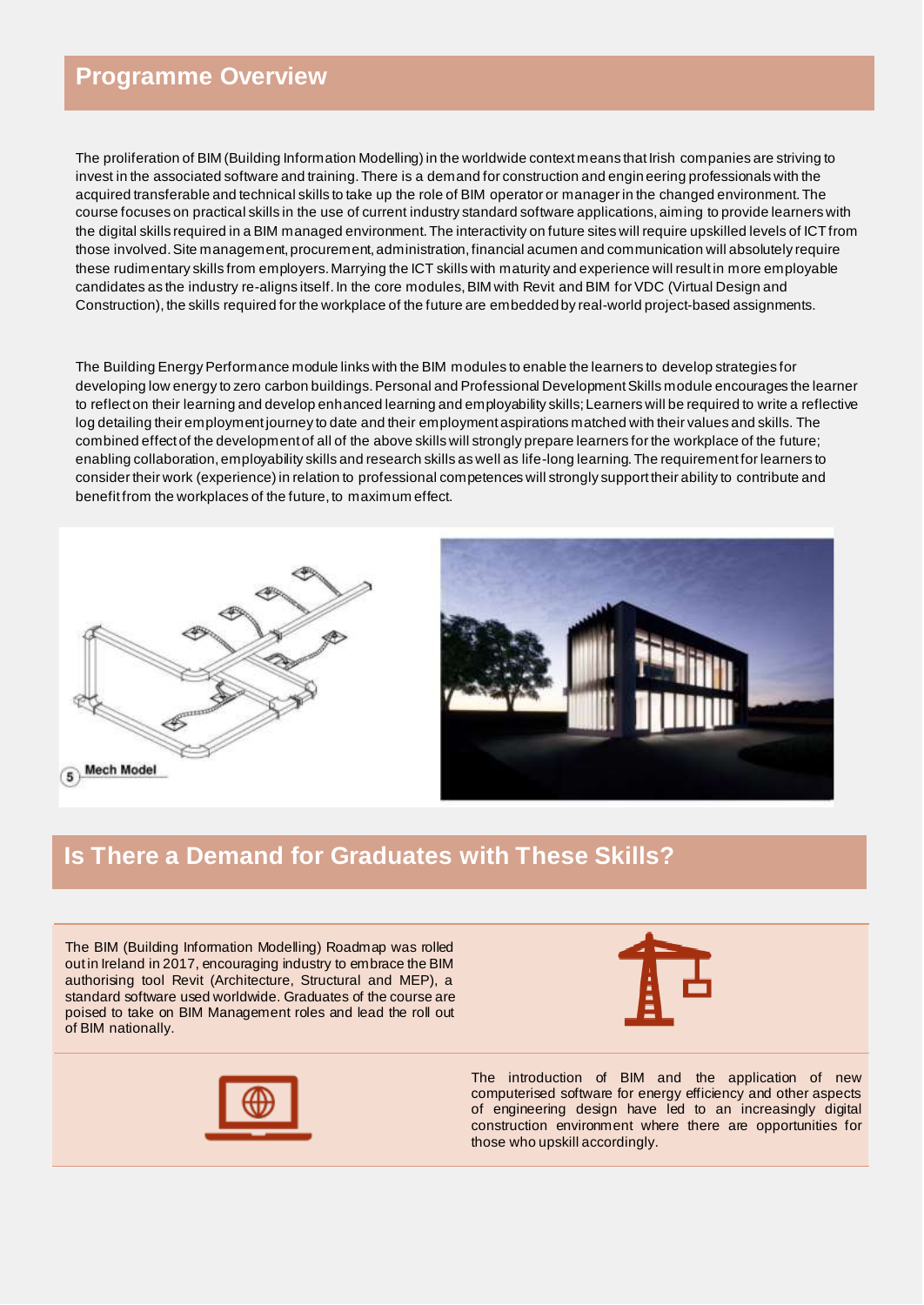#### **Course Structure**

| <b>Modules</b>                                | <b>Description</b>                                                                                       | <b>Mandatory/Elective</b> | <b>No of ECT</b><br><b>Credits</b> |
|-----------------------------------------------|----------------------------------------------------------------------------------------------------------|---------------------------|------------------------------------|
| <b>BIM with Revit</b>                         | This is a module in Building Information<br>Modelling (BIM) using Revit.                                 | Mandatory                 | 10                                 |
| Personal and Professional Development Skills  | The aim of this module is to develop the<br>skills required for enhanced learning and<br>employability   | Mandatory                 | 5                                  |
| BIM for VDC (Virtual Design and Construction) | This module explores the use of BIM in the<br>effective design and delivery of<br>construction projects. | Mandatory                 | 10                                 |
| <b>Building Energy Performance</b>            | Energy efficient designs for new and<br>renovation building projects that comply<br>with Irish NZEB      | Mandatory                 | 5                                  |

\*Timetables will be issued early September

## **Course Delivery**

.

This course will be delivered part time (online) in the evenings. Delivery in this mode will facilitate upskilling and reskilling the widest possible group of company employees without requiring employees to cease employment while doing the course. As the course will be delivered online, it won't matter where in the country students are located.

The course is designed to run in part-time mode. The student will study the four taught modules (two at a time) over one academic year (in 2 blocks of 13 weeks).

The classes are typically recorded and will be available after the live lecture.

### **Minimum Entry Requirements**

The course will be available to applicants who meet the following criteria:

- ➢ Level 7 Degree in a Construction or Engineering or a related discipline.
- ➢ Candidates who do not have a degree but have significant relevant experience may also be eligible for consideration via Recognition of Prior Learning (RPL) which includes a combination of education, training and work experience.